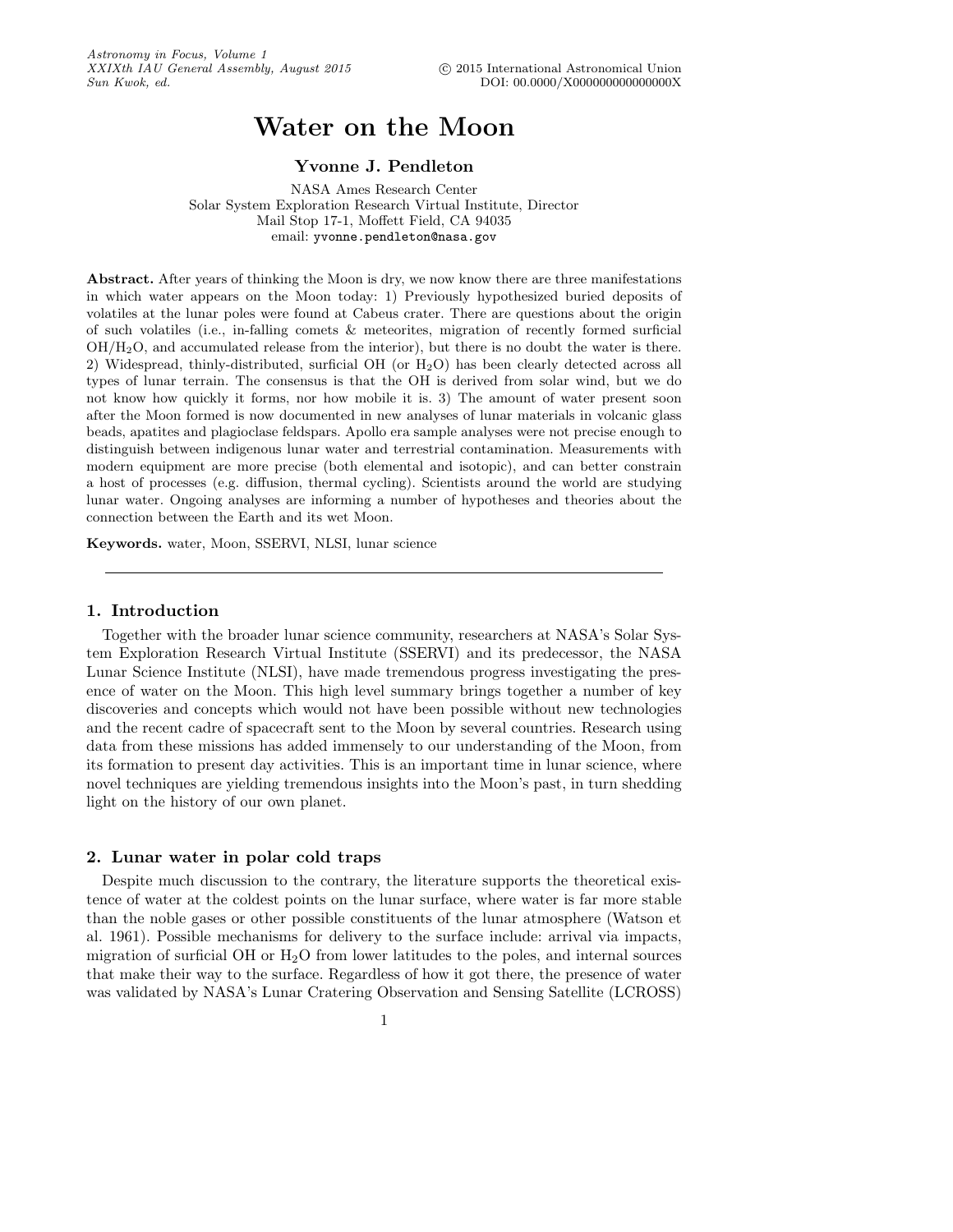#### 2 Yvonne J. Pendleton

mission. LCROSS impacted Cabeus Crater near the lunar south pole, creating a plume that was observed by the shepherding spacecraft (Colaprete et al. 2012). A combination of dirty ice grains and more pure ice grains was seen in the ejecta plume up to four minutes after impact (Colaprete et al. 2010). LCROSS found water concentrations of 6.3  $\pm$  1.6 percent by mass in Cabeus crater (Strycker et al. 2013), although Elphic et al.  $(2011)$  point out that volatile abundances of 5 wt% or more, distributed uniformly and homogeneously throughout Cabeus do not agree with orbital measurements, suggesting this may be a local, rather than regional, amount of water. LCROSS mission payload details can be found in Ennico et al. (2012) and a thorough summary of plume evolution and physical causes in Heldmann et al. (2015).

Prior to LCROSS and NASA's continuing Lunar Reconnaissance Orbiter (LRO) mission, launched together in 2009, NASA's Lunar Prospector (LP) Mission mapped the Moon's surface composition and looked for possible deposits of polar ice, measured magnetic and gravity fields, and studied lunar outgassing. Launched in 1998, LP carried a neutron spectrometer that detected hydrogen at both lunar poles. The data indicated that a large quantity of water ice, about 300 million tons, was mixed in the regolith at each pole. LP's neutron spectrometer measured regions where epithermal neutron flux from the surface is suppressed, indicating enhanced hydrogen content (Feldman et al. 1998). The Lunar Exploration Neutron Detector instrument on LRO mapped the hydrogen distribution over the lunar surface with spatial resolution of 10 km on the poles, further characterizing the neutron component of the lunar radiation environment (Mitrofanov et al. 2010). These missions provided the stepping stones to deeper understanding about the lunar volatile inventory.

## 3. Surficial OH/water

Launched in 2008, India's Chandrayaan-1 Mission carried the Moon Mineralogy Mapper  $(M^3)$ , a U.S. instrument which revealed a widespread 2.8-3  $\mu$ m absorption feature that progressively intensified from about 60 degrees poleward in both directions (Pieters et al. 2009; McCord et al. 2011). These data indicated  $OH/H<sub>2</sub>O$ , an unexpected finding given the high daytime temperatures in the mid-latitude regions, and the early Apollo sample sudies that indicated a dry Moon. Fortunately, two additional sources of independent observations were available from NASA's Cassini and EPOXI spacecraft. The Visual and Infrared Mapping Spectrometer (VIMS), carried aboard Cassini, flew past the Moon on its way to Saturn in 1999, and the earlier data were investigated in light of the M<sup>3</sup> discovery. EPOXI had been making numerous close approaches to the Earth-Moon system and was observing the Moon as a calibration source in the same wavelength range. Prompted by the M<sup>3</sup> discovery, EPOXI observed the Moon in June 2009. In both cases, the  $3\mu$ m lunar spectral signature was observed and confirmed (Clark et al. 2009, & Sunshine et al. 2009), respectively. Furthermore, the EPOXI observations suggested possible diurnal effects, given the reduction in surficial OH as regions rotate into the Sun.

The solar wind is the likely hydroxylation source as it is composed of protons and electrons streaming at 400 km/sec, with temperatures near  $10^5$ K. Recent work in this area reveals the complexities involved in these processes, as the solar wind can both create and destroy OH/water on the lunar surface (Dyar et al. 2010; Farrell et al. 2015). Investigations of the mobility of H on the surface (Farrell et al. 2013), plus the complex nature of solar wind H-implantation (Farrell et al. 2015) and OH formation processes proposed by Poston et al. (2012), are leading to greater understanding of the origin and evolution of OH (and possibly  $H_2O$ ) on the lunar surface. One interesting result from modeling efforts is that defect properties of a crystal have as much (or more)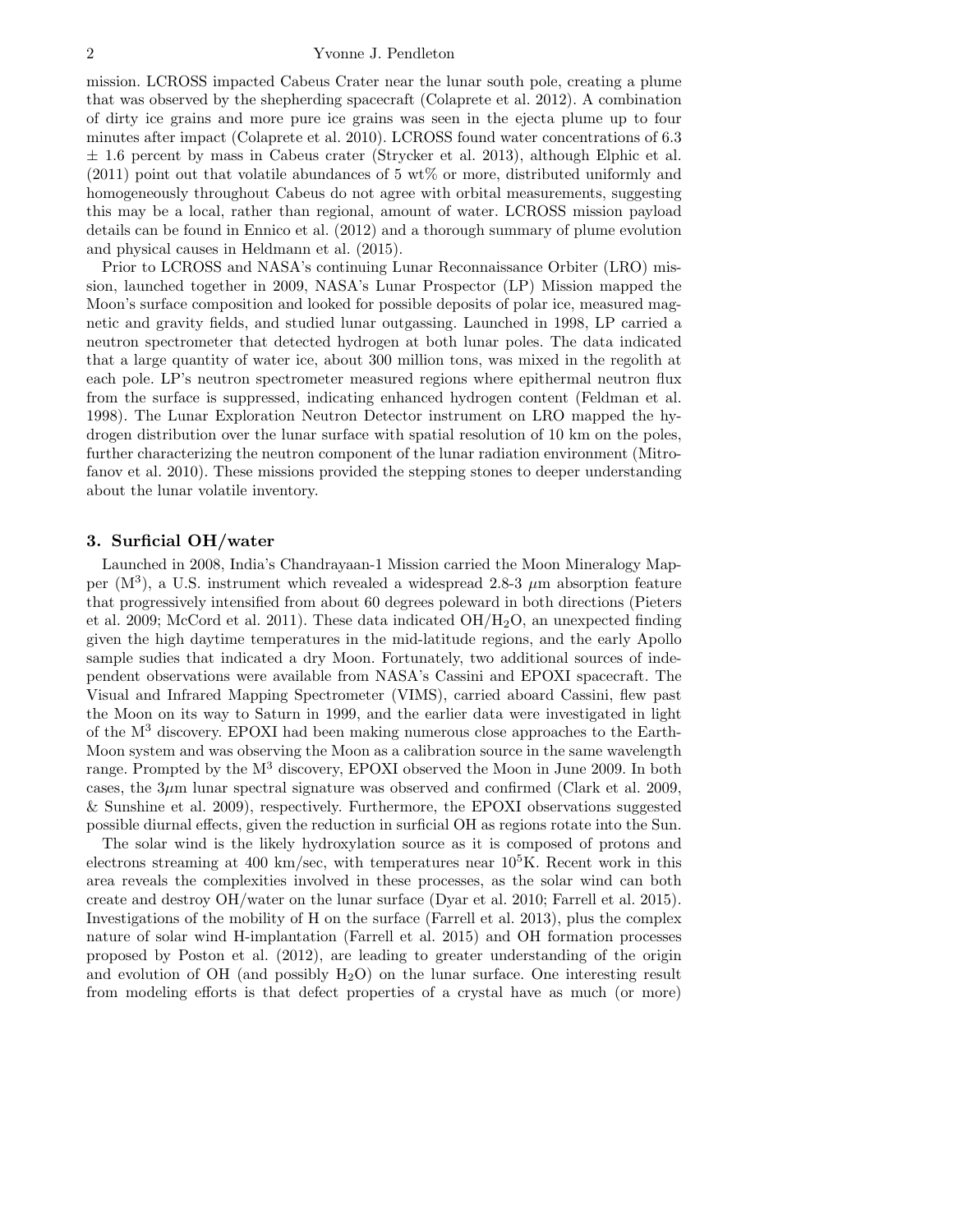control on retention in an exposed regolith as temperature and/or solar wind flux. Solar wind impacts rough up the surface, possibly removing existing H or OH, but that in turn enables new H or OH implantation to occur more readily (Farrell et al. 2015). Furthermore, the lunar surface is oxide-rich  $(SiO<sub>2</sub>, TiO<sub>2</sub>, FeO<sub>2</sub>)$ , and defects in these materials are especially important in this process (Starukhina 2006; Dyar et al. 2010). The irregular and damaged fine-grained lunar soil traps solar wind protons and forms OH. Depending on how aligned or isolated the defects are at any given time, they will either form a channel that allows enhanced diffusion, or trap the incoming particle. As the physics of these studies apply to other airless bodies, the creation and destruction of lunar OH holds considerable promise to understanding bodies beyond the Moon.

# 4. Water from deep within the Moon

New analyses of Apollo samples have detected magmatic water in lunar volcanic glasses of pyroclastic origin that are substantially higher than earlier studies (Saal et al. 2008; Saal et al. 2013; Hauri et al. 2011). These volcanic glasses were analyzed using microbeam methods with either SIMS or FTIR techniques which were not available when the samples were brought to Earth decades ago. The Saal and Hauri team found melt inclusions from which they could extract pre-eruptive magmatic lunar water. Trapped within olivine crystals before volcanic eruption, these melt inclusions did not experience significant post-eruptive degassing. Prior to these studies, published direct measurements of water in lunar volcanic glasses did not exceed 50 parts per million. Hauri et al. (2011) reported the lunar melt inclusions contain 615 to 1410 ppm water and high correlated amounts of fluorine  $(50 \text{ to } 78 \text{ ppm})$ , sulfur  $(612 \text{ to } 877 \text{ ppm})$ , and chlorine  $(1.5 \text{ to } 3.0 \text{ ppm})$ . These volatile contents are very similar to those in primitive terrestrial mid-ocean ridge basalts and indicate that some parts of the lunar interior contain as much water as the upper mantle of the Earth. Studies of water in other lunar materials such as apatites and plagioclase feldspars (see Hauri et al. 2015 for references), plus the volcanic rock results, have provided a new and critical constraint upon the high-temperature models previously used to explain the formation and evolution of the Moon.

The Moon likely formed from a giant impact collision (Hartmann & Davis 1975) between a roughly Mars-sized object and the proto-Earth (Canup 2004). The extreme depletion of volatiles in lunar volcanic rocks from early Apollo studies had been taken as evidence of pervasive degassing after that energetic giant impact. More recent models can explain the Earth-Moon angular momentum and early thermal history of the Moon (Cameron & Benz 1991; Canup & Asphaug 2001; Canup 2012; Cuk & Stewart 2012), but they predict melting and partial vaporization of the material that enters the proto-lunar orbit, which makes it difficult to explain the newly measured abundance of volatiles in the lunar interior. However, Nakajima & Stevenson (2015) have shown that even protolunar material vaporized by such an impact may remain gravitationally bound to the Earth and avoid escape. Latest models suggest that in the absence of escape, the Moon's observed volatile depletion could be produced during the last stages of its assembly when volatile-rich material is preferentially accreted by the Earth instead of the Moon (Canup et al. 2015). These models also predict that the inner, earlier formed portions of the Moon could be volatile rich, reflecting the composition of a potentially water-rich early Earth and/or giant impactor. Zircons as old as 4,325 Ma provide evidence for the presence of liquid water near the surface of the Earth within 230 Ma of Earth's accretion. This observation is consistent with the conclusion that either the Earth had significant amounts of water before the giant impact, or the material that accreted after the giant impact (but before 4.3 Ga) was rich in volatiles.